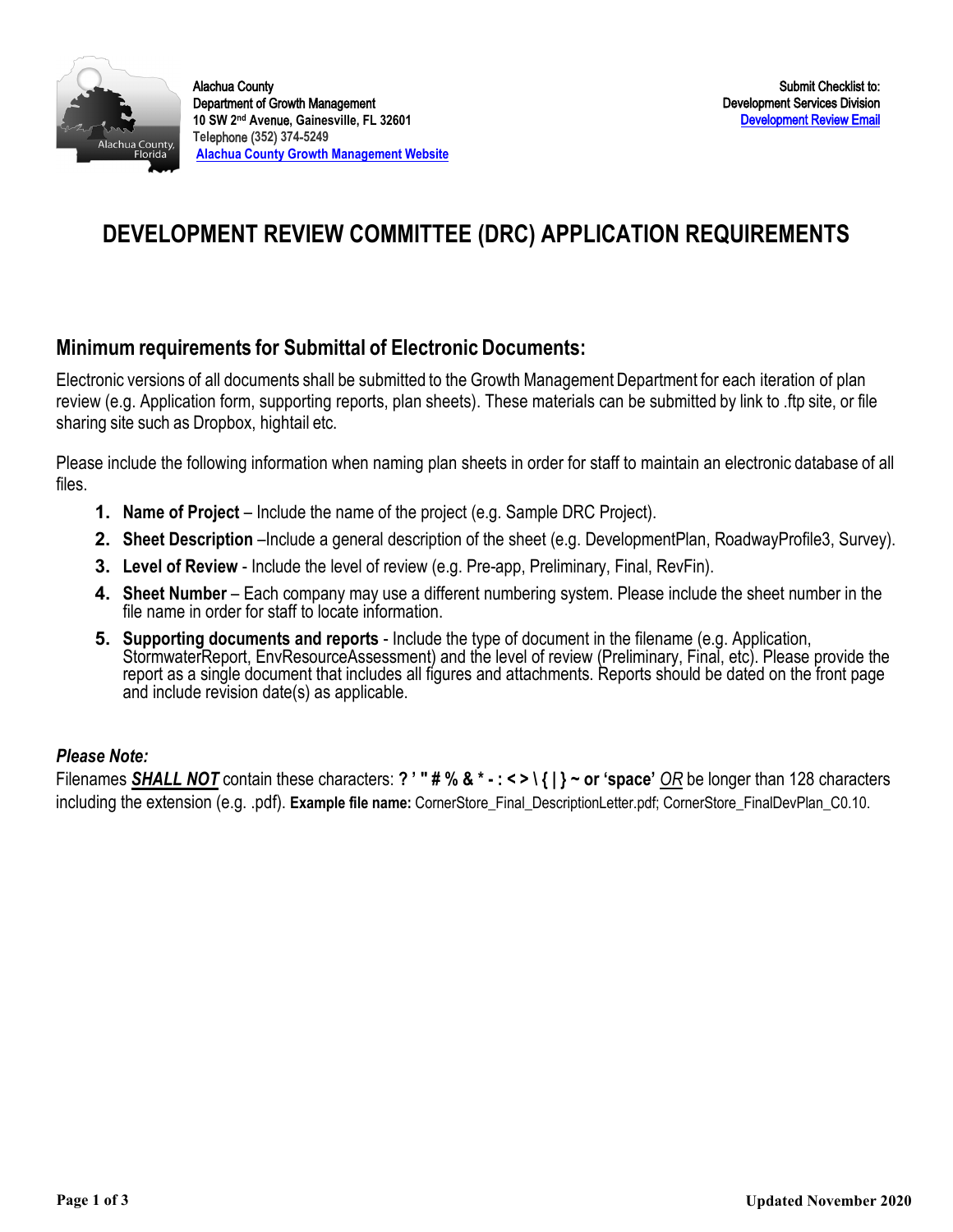

 Department of Growth Management  **10 SW 2nd Ave**nue**, Gainesville, FL 32601**  Alachua County **Tel**ephone (**352**) **374**-**5249 [Alachua County Growth Management Website](http://growth-management.alachuacounty.us/)** *DATE: \_\_\_\_\_\_\_\_\_\_\_\_\_\_\_\_\_\_\_\_\_\_\_\_\_\_\_\_* 

# **PROJECT NAME:** \_\_\_\_\_\_\_\_\_\_\_\_\_\_\_\_\_\_\_\_\_\_\_\_\_\_\_\_\_\_\_\_\_\_\_\_\_\_\_\_\_\_\_\_\_\_\_\_\_\_\_\_\_\_\_\_\_\_\_\_\_\_\_\_\_\_\_\_\_\_\_\_\_\_\_\_\_\_\_\_

### **Materials to submit per ULDC §402.05**

| Yes        | N/A | <b>Development Review Application Form</b>                                                                                                                                                       |
|------------|-----|--------------------------------------------------------------------------------------------------------------------------------------------------------------------------------------------------|
| Yes        | N/A | <b>Owner Authorization to Submit Form</b>                                                                                                                                                        |
| <b>Yes</b> | N/A | Documents required to demonstrate compliance with Section 402.06<br>(Deeds, property appraiser tax information, and/or Sunbiz verification)                                                      |
| <b>Yes</b> | N/A | Fees payable to Alachua County BoCC                                                                                                                                                              |
| Yes        | N/A | <b>Cover Letter</b><br>(Brief description of the development proposal demonstrating consistency with the Alachua<br>County Comprehensive Plan and applicable standards and criteria of the ULDC) |
| <b>Yes</b> | N/A | <b>Development Plan Sheets and Surveys</b><br>(If a PD please include an Approved Master Zoning Plan and Updated Zoning Master Plan)                                                             |
| <b>Yes</b> | N/A | <b>Tree Inventory and Mitigation Report</b>                                                                                                                                                      |
| Yes        | N/A | Homeowners Association Documents (For all subdivisions)                                                                                                                                          |
| Yes        | N/A | Traffic Study (Including Methodology Memorandum)                                                                                                                                                 |
| Yes        | N/A | <b>School Concurrency Form (For residential development)</b>                                                                                                                                     |
| Yes        | N/A | <b>Environmental Resource Checklist</b>                                                                                                                                                          |
| Yes        | N/A | <b>Environmental Resource Assessment</b>                                                                                                                                                         |
| Yes        | N/A | <b>Geotechnical Report</b> (If required beyond stormwater requirements)                                                                                                                          |
| Yes        | N/A | <b>Open Space Management Plan</b>                                                                                                                                                                |
| Yes        | N/A | <b>Permanent Protection Documents</b><br>(Conservation Easement, Third Party Enforcer language, etc found here.)                                                                                 |
| <b>Yes</b> | N/A | <b>Affidavit of Compliance for Water Quality</b>                                                                                                                                                 |